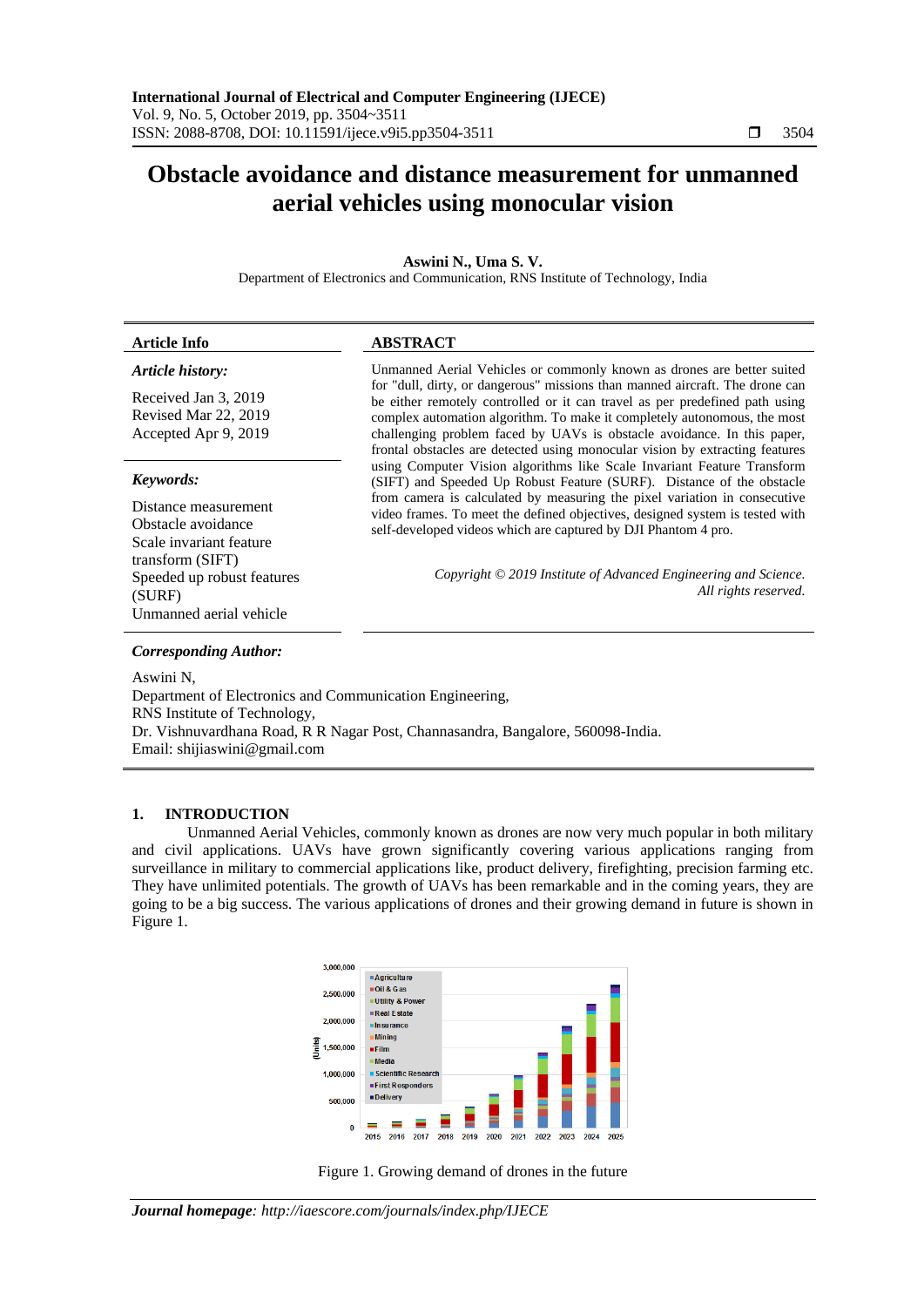As in [1], there are ten levels of autonomous mission control ranging from automatic mission control (remotely guided aircraft) to partial autonomous mission control (UAV equipped with failure adaptation algorithms) to fully autonomous systems (UAV free from human operator). The commercial applications require the small UAVs to fly at lower altitude or operating inside buildings, where they are exposed to many hazards and obstacles. Current UAV technology in automatically sensing, detecting, and avoiding fixed obstacles such as power line, building, tower, tree, and moving obstacles such as birds, and other aircraft is still immature compared to manned aerial vehicle. So, there is a great scope of research in embedding Sense-Avoid Detect algorithms on board UAV. By acquiring the sensing mechanism, optimum routing of UAV as in [2] can be very effective.

The limitations of carrying heavy weight, costly equipments like Radar, Lidar etc in commercial drones can be overcome by using cameras for obstacle sensing. To address the problems of visual tracking, object recognition and avoidance, the concept of extracting key points is applied in this paper. In section 2, related works on vision-based obstacle avoidance are discussed. The use of computer vision algorithms is a promising solution for easier obstacle detection in real time video processing. Accuracy performance in vision-based navigation depends on object tracking and performance. Feature descriptor algorithms include Speeded Up Robust Features (SURF) [3] and Scale Invariant Feature Transform (SIFT) [4]. Although SIFT has proven to be very efficient in object recognition applications, it requires a large computational complexity which is a major drawback especially for real-time applications. Speed up Robust Feature (SURF) technique, which approximates SIFT, performs faster than SIFT without reducing the quality of the detected points. These two robust feature descriptors are invariant to scale changes, blur, rotation, illumination changes and affine transformation. In the existing works, various techniques for feature extraction and hence detection of obstacles are explained. In our work which is given in section 3, after extracting features, we are measuring the approximate distance between the camera and obstacle by calculating the pixel variation from consecutive video frames. The results given in section 4 shows that the proposed method is an efficient way to avoid obstacles in the path of UAV.

### **2. RELATED WORKS**

Abdulla Al-Kaff et.al [5] proposed a real-time collision avoidance and object detection algorithm for UAV. A singular monocular camera is mounted on vehicle to capture the image. SIFT and Brute Force algorithm is used for generating and matching keypoints. Processing time required is 52.4ms with 62-degree Field of View (FOV). In this work they can detect objects within 90 to 120 cm range.

Levente Kovacs et.al [6] proposed a deconvolution technique to discover the object region to take out features of that object and to create feature map which is usually called as D-map. Monocular camera is employed to capture obstacle with low collision ratio and frequently used in various environments. In Future, in they need to fuse the feature (Map) with other features of image. Methodology used in this work is helpful in navigation system, surveillance, military, mapping and odometry.

Omid Esrafilian et.al [7] proposed a collision avoidance scheme for Aerial Quadrotor (Drone). Video streams recorded using frontal camera and the navigation data measured by Aerial Quadrotor is transmitted to ground station through wireless network connection. Simultaneously Localization and Mapping (SLAM) is helpful in navigation and mapping. The navigation data received is processed by Oriented Fast and Rotated Brief (ORB) and SLAM to compute 3D maps and three-dimensional position of robot. The scaling parameter of monocular SLAM is figured out using linear filtering. Kalman Filter (KF) is used for fusing sensor in monocular camera of Aerial Quadrotor. For controlling three-dimensional position of obstacle, Proportional Integral Derivative (PID) controller is designed. The deisgn of a PID controller for AR. Drone is given in [8].

Jakob Engel et.al [9] explained an UAV navigation method in Global Positioning System (GPS) enabled surroundings. The Quadrocopter based system includes SLAM Algorithm, Extended Kalman Filter (EKF) for fusing the sensor. PID offer steering command, to control and direct accuratly. EKF computes scale map up to  $\pm$  1.7% if value is true. This system is applicable for outdoor surroundings having average location accuracy 18.0 cm, indoor environment with average position accuracy of 4.9cm, having an acceptable delay of 400ms. This system offers robustness against visual tracking loss, it eliminates odometry flow due to SLAM, provides accurate navigation estimation.

Yuki Sakai et.al [10] has proposed object detection and tracking systembusing SIFT and SURF methods. In this method the accuracy found for matched key points using SURF algorithm is higher when compared to SIFT. In the future, this technology of detecting a specific object in video or images are expected to further expand to a wide range of applications, like car detection functions for ITS and other systems. Symmetrical SURF detector is introduced by Jun Wei Hsieh et.al [11] to determine the object of interest for vehicles on road. In this method, the SURF algorithm is used to extract vehicle features. For real-

*Obstacle avoidance and distance measurement for unmanned aerial vehicles using monocular ... (Aswini N)*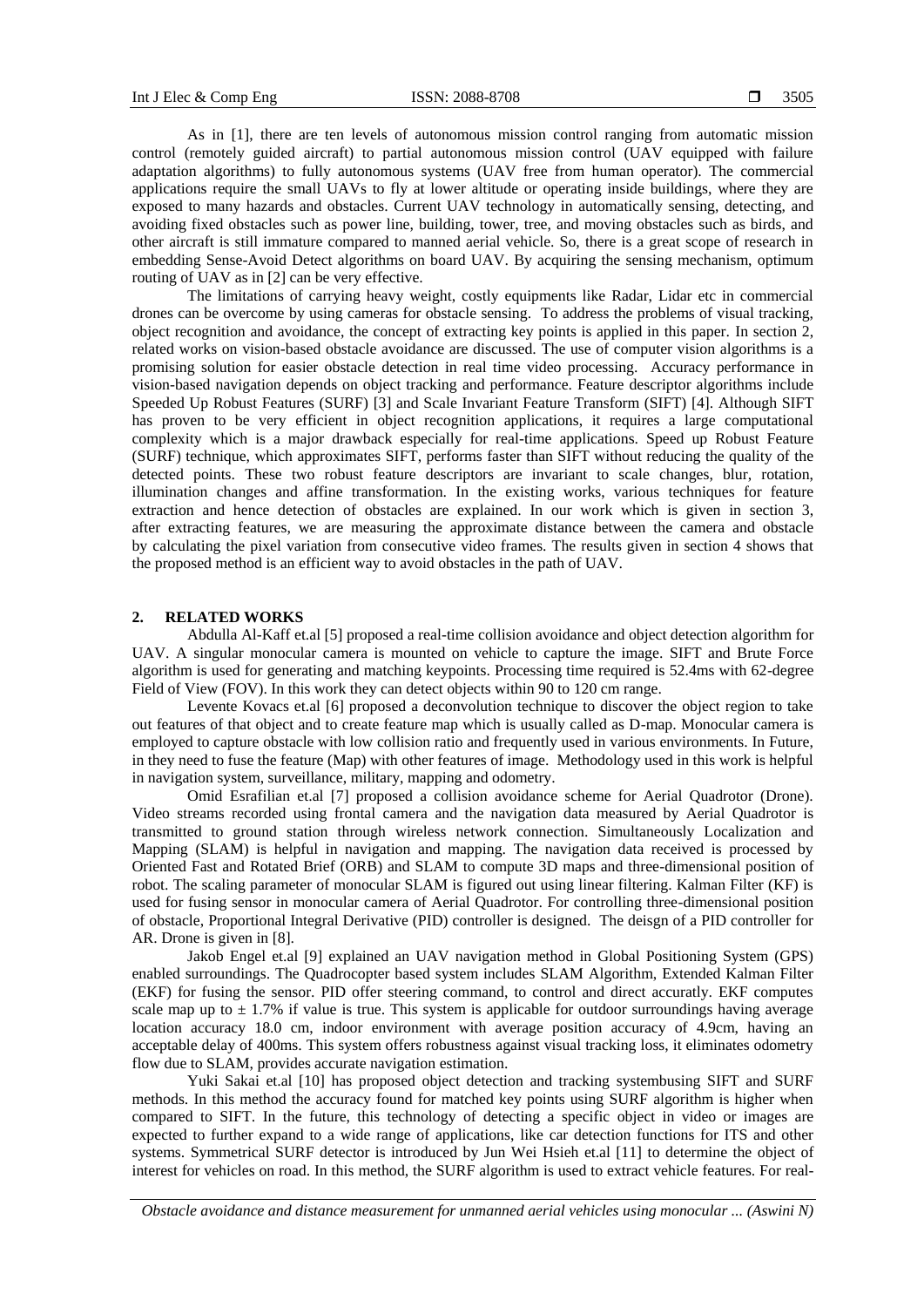time applications, SURF is efficient and along with it eliminates background subtraction. However, the ambiguity issues resulting from vehicles having similar shapes posed a major challenge. To address the ambiguity issues given image is sectored into several grids. Histogram of Gradient (HOG) and SURF is applied on the sectored grid to extract numerical features. Finally, Support Vector Machine (SVM) classifier is used to classify vehicle category.

Ahlem Walha et.al [12] has proposed an object detection and video stabilization system. The data provided by aerial surveillance system suffers variations due to the motion of the camera. To stabilize the aerial surveillance video and to detect the moving object, Kalman filtering and SIFT are used. A matching algorithm is used for feature matching purpose. Random Sample Consensus (RANSAC) estimate dominant object motion and provide outlier to match key points. For object detection, an adaptive clustering algorithm is used. Once moving object is detected, to track the object and to smoothen the movement, Kalman filtering is used. Desired motion is retained using median filtering.

Hailing Zhou et.al [13] presents a vehicle tracking system in UAV videos. A graph cut method is used to extract the specified road in ROI (Region of Interest). Fast feature technique is used to collect the numerical features and [Kanade-Lucas-Tomasi \(KLT\) feature tracker](http://web.yonsei.ac.kr/jksuhr/articles/Kanade-Lucas-Tomasi%20Tracker.pdf) is applied to estimate the motion. RANSAC estimator is preferred to outline the valid key point's features. The preferred system performance is analyzed with drift error and zigzag contour problems. Experimental results show that, this technique provides an effective solution to two problems in UAVs i.e. when the video is captured at low altitudes and with high speeds.

Pouria Sadeghi-Tehran et.al [14] has designed an autonomous template matching based object tracking model. This approach was tested using pre-recorded videos which are taken by AR Drone. Key feature points are detected using FAST detector. Here template matching is performed by matching features of the reference frame with search frame. Brute force algorithm is used for initial feature matching of key points. RANSAC estimator compute fundamental H matrix. RANSAC find inliers and the outliers get eliminated during H matrix computation.

A context-aware motion descriptor (CMD) is designed by Tao Chen et al [15] for detecting objectlvel motion using moving cameras. They calculate the contextual information like optical flow of the image background surrounding the objectof interest. The inconsistency of the histograms between the object and the surroundings is measured.

Wilbert G. Aguilar et.al [16] has proposed real-time micro aerial-based object detection and collision avoidance system. In this method, SURF descriptor extracts the obstacle feature points. These extracted features get compared between the images from the database without incrementing the computational cost. To avoid an obstacle, a control law is implemented. This method is tested in real time on low-cost UAV and the result shows that it effectively detects and avoids the collision.

Trung Nguyen et.al [17] has proposed three-dimensional visual navigation techniques on funnel lane theory for quad rotor vehicle, to overcome drawbacks of KLT feature. To develop funnel lane theory navigation on the quad rotor and to improve the system robustness, SURF feature is used. It is more robust and less computational than KLT feature. Features are tracked using feature matching. Robot Operating System and Gazebo simulator are employed for simulation. In future, this method addresses the problem of visual obstacle avoidance during path following and improve the self-localization problem.

Jagdeep Kaur et.al [18] has proposed video stabilization and moving objects detection module. SIFT and SURF are used as descriptors. While estimating parameters of camera, this method tends to find moving object using Kalman filtering. Referred module recognizes the object and rearranges motion of moving the object into a stabilized position. Here SIFT is used for stabilizing video and to detect moving object. Feature extraction and descriptor matching algorithm are used for camera motion estimation. In future work, this method tries to implement video stabilization techniques which will use more frames or massive video size and extremely quick processing speed.

# **3. RESEARCH METHOD**

The database is created by "*DJI Phantom 4 pro*" [19] drone with 1920x1080 frame resolution. The drone is made to fly 6 feet above from the earth with 1 Meter/sec speed. Considering the different state of the object multiple videos are captured. The data base has been generated by using static and moving car in the field of view of quadcopter. For each database, the angle of view is  $70^{\circ}$  and covered distance is approximately 30 Meter. The minimum difference maintained between drone and the static/moving object is  $\leq$  3.5 to 4.5 Meter. The resolution of the Videos captured are very high for individual frame analysis, hence it is necessary to reduce or convert the frame rate and picture resolution to speed up the analysis rate. An "Apowersoft Video Converter Studio tool" [20] is used to convert high resolution and high frame rate video data into acceptable video sequences (640x480). The given RGB24 video frame is converted into a 2D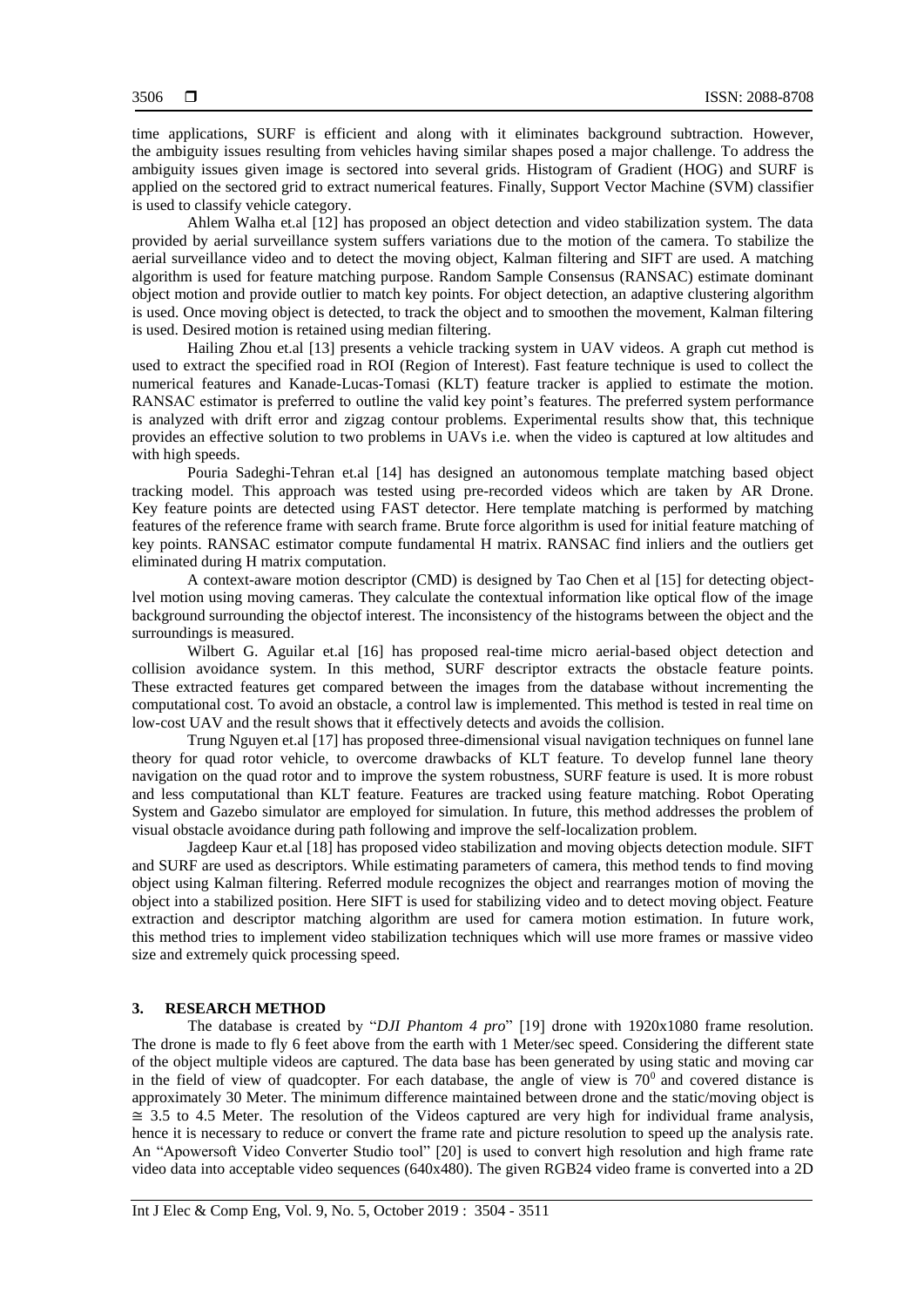grayscale level, which makes the frame analysis simple and effective. The level of pre-processing is extended to one more step to smooth object edges in the frame using filtering concept. The median filter is applied to each histogram equalized video sequences to smooth its edge content. The signal to noise ratio variation for various types of noise was analysed and it is seen that median filter is a better choice as shown in Figure 2. The further approach used to detect the obstacle and calculate distance to the camera is as follows:

### *Algorithm 1: Obstacle Detection and Measurement*

# **Input***:* Input Video.

**Output***:* Obstacle is detected*.*

- *Step1. Generate video frames.*
- *Step2. Apply Histogram equalization and median filtering to remove unwanted noise.*
- *Step3. Extract key points of each frame using SIFT and SURF descriptor. (Separately done to compare performance)*
- *Step4. Match key points of each frame using Feature Matching Metric Algorithm.*
- *Step5. The convex hull is applied around matched key points to create a region of interest.*
- *Step6. if current frame convex hull size is greater than the previous frame then obstacle is detected*
- *Step7. Estimate change in position of previous with respect to the current frame in pixel unit using Euclidean distance.*

*Step8. Calibrate distance between object and camera.*

### **End of Algorithm**



Figure 2. Signal to Noise Ratio calculated with and without added noise

For feature extraction from consecutive frames, we have tried with both SIFT and SURF algorithms. The various steps followed in SIFT and SURF descriptor algorithm for the detection of key points is given in Figure 3 and Figure 4.



Figure 3. SIFT Algorithm steps

*Obstacle avoidance and distance measurement for unmanned aerial vehicles using monocular ... (Aswini N)*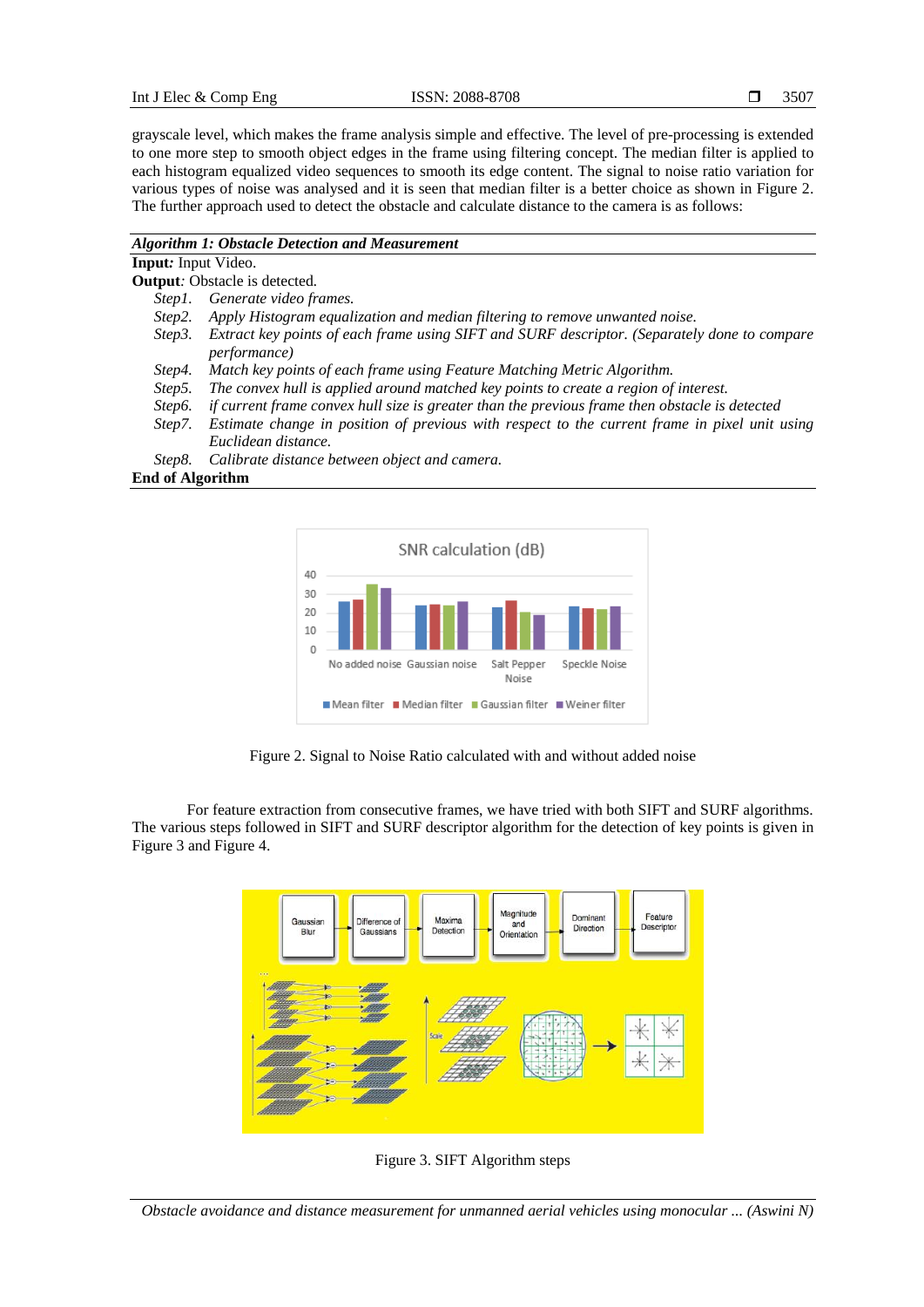Figure 4. (a) SURF interest point detection, (b) SURF description of interest points

 $(a)$  (b)

Once the key points are detected, next step is to calculate the distance of object frame. The x, y coordinates of both current and previous frames matched key points are extracted for pixel co ordinate difference calculation.

$$
Pixel\ Co - ordinate\ Diff = \sqrt{(Xc - Xp)^2 + (Yc - Yp)^2}
$$
\n(1)

where (Xc, Yc) are co ordinates of current frame and (Xp, Yp) of previous frame. This calculation is repeated for the entire matched key point's coordinates (i.e. both current and previous frame). The coordinates difference vector size equals the number of matched key points in both frames. The mathematical representation is given in Equation (2).

$$
Pixel Co - ordinate Diff. Vector size = 1x No. Matched key Points \tag{2}
$$

Once the difference vector is formed, a mean of the difference vector is estimated approximately the pixel difference between successive frames. This is measured in terms of pixel difference and this difference is directly proportional to change in object state. Mathematical equation involved in approximating the pixel difference (Diff.) between matched key points is shown in Equation (3).

$$
Pixel\ Diff. = mean (Pixel\ Co - ordinate\ Diff.)\tag{3}
$$

This pixel difference between the matched key points of both current to the previous frame is used to measure the distance between object and UAV.

The basic principle involved in distance measurement between the moving object and camera is shown in Figure 5. Consider the moving object '*N*' with height '*H*'. Assume that the initial distance between the moving object and camera is '*P*'. At distance '*P*' the image height formed is '*A*', similarly, after covering a distance the image height will be '*B*'. From Figure 4, change in image height will be directly proportional to the distance covered by a physical object.



Figure 5. Distance measurement

This principle is applied to the proposed system to measure the distance between and moving object. From the camera calibration, we calculated that approximately 3.31985 Pixel difference of current to previous frames denotes the 1 Meter change in obstacle state. The analysis is performed using key points extracted by SIFT and SURF algorithms. So the pixel variation is used to calculate the change in obstacle state in meters.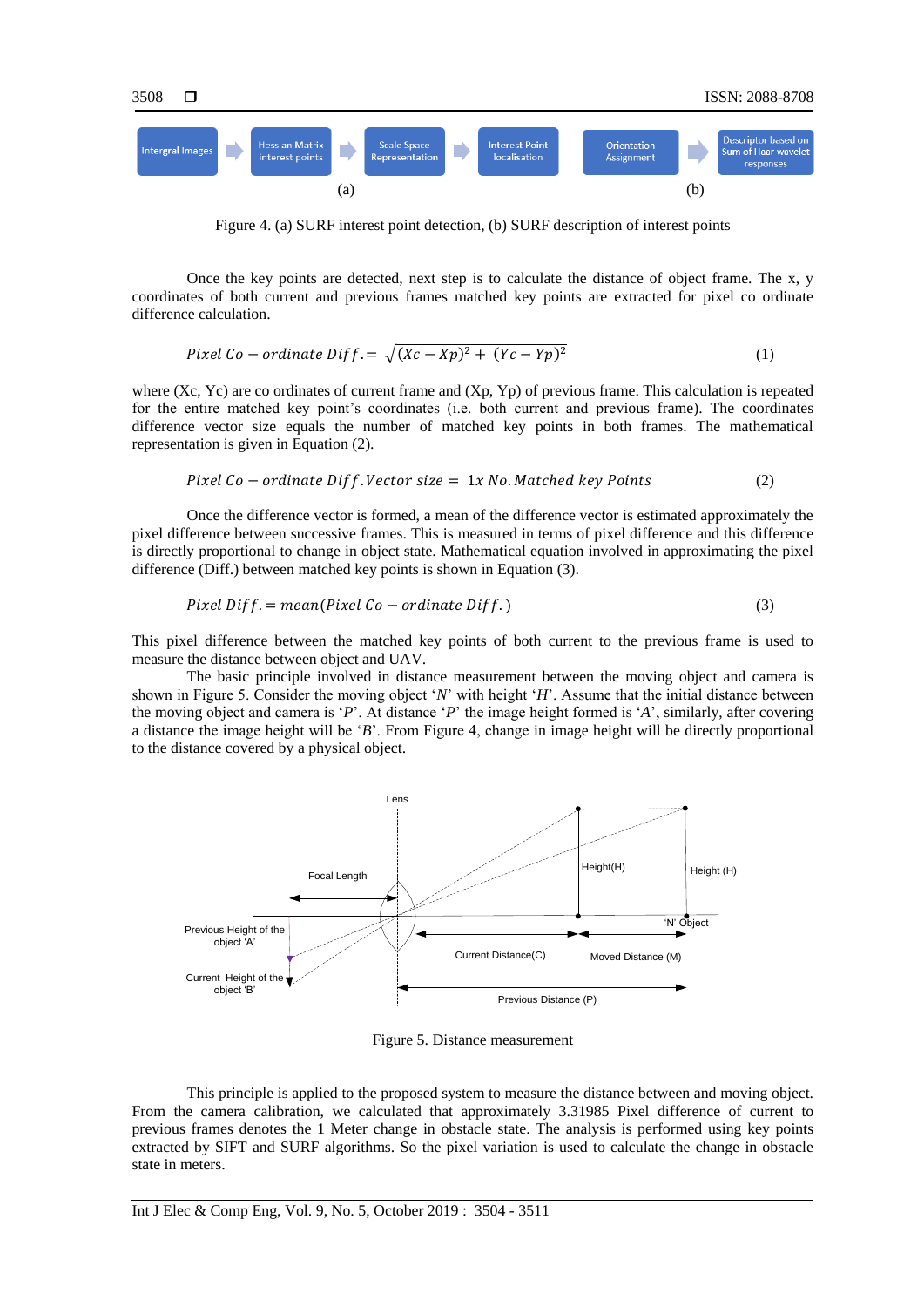### **4. RESULTS AND ANALYSIS**

The time taken for feature extraction in the case of SURF and SIFT are given in Table 1. Figure 6 shows the extracted keypoints for consecutive frames using SURF descriptor. From the Table , SURF took bit more time to extract feature compared to SIFT but the ratio of matched key points in  $i<sup>th</sup>$  and  $i<sup>th</sup>$ +15 frames are maximum with respect to SIFT. Due to the extraction of the strongest key points from both the frame, system accuracy is increased in finding the pixel difference between current and previous video frames.

| Tabel 1. SIFT and SURF performance comparison |                                                                     |                                                              |                                                   |                                                        |                                                                      |  |
|-----------------------------------------------|---------------------------------------------------------------------|--------------------------------------------------------------|---------------------------------------------------|--------------------------------------------------------|----------------------------------------------------------------------|--|
| Algorithm                                     | Time Taken for<br>Feature<br>Extraction in i <sup>th</sup><br>Frame | Time Taken for<br>Feature<br>Extraction $i^{th}+15$<br>Frame | <b>Extracted Key</b><br>Points for $ith$<br>Frame | <b>Extracted Key</b><br>Points for $ith + 15$<br>Frame | Matched Key<br>points between i <sup>th</sup><br>and $ith + 5$ frame |  |
| <b>SIFT</b>                                   | 0.014834 Sec                                                        | 0.013015 Sec                                                 | 1792                                              | 1664                                                   |                                                                      |  |
| <b>SURF</b>                                   | 0.010106Sec                                                         | 0.013177 Sec                                                 | 40                                                | 37                                                     | 14                                                                   |  |



Figure 6. (a) SURF key points at previous frame; (b) SURF key points at current frame; (c) Matched key points and convex hull in both previous and current frame

Figure 7 and Figure 8 gives the various stages of distance measurement for static and dynamic objects. This method of detection and calculation of obstacle distance using monocular vision can be incorporated on board the UAV. It is a better option in terms of size, weight and cost. A high-speed Graphic Processor Unit (GPU) can do the operation at a tremendous speed for the safe navigation of UAVs



Figure 7. (a) Previous and current frame; (b) Matched key points; (c) Measured distance between static object and UAV

*Obstacle avoidance and distance measurement for unmanned aerial vehicles using monocular ... (Aswini N)*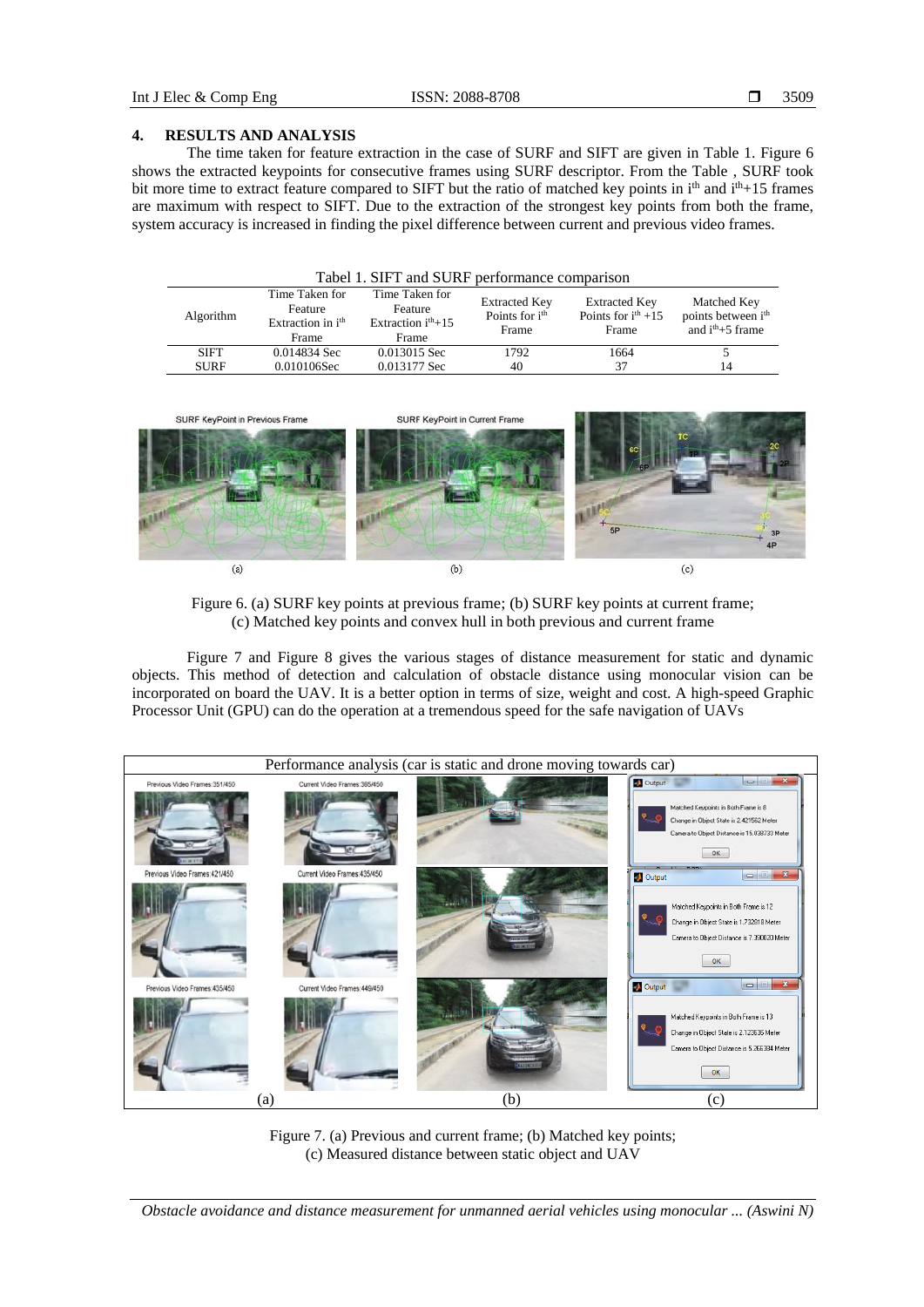

Figure 8. (a) Previous and current frame; (b) Matched key points; (c) Measured distance between dynamic object and UAV

### **5. CONCLUSION**

In the proposed work, SURF descriptor algorithm effectively calculates the key points of interest at a faster rate than SIFT. Using camera calibration techniques and pixel difference calculation, the distance between camera and obstacle is measured. The whole process takes less than one second, which is very efficient in real time obstacle avoidance point of view. The further work is to incorporate Convolutional Neural Networks (CNN) based detection of obstacles which are approaching from sideways and maneuver the drone accordingly.

#### **REFERENCES**

- [1] M. Suresh and D. Ghose, "Role of information and communication in redefining UAV autonomous control levels," *Proc. IMechE, Part- G: Journal of Aerospace Engineering*, vol. 224, pp. 171-197, 2010.
- [2] A. Fadavi, et al*.*, "Offine/Online Optimum Routing of a UAV using Auxiliary Points," *International Journal of Electrical and Computer Engineering (IJECE),* **v**ol/issue: 7(1), pp. 392-401, Feb 2017.
- [3] H. Bay, et al*.*, "Speeded-Up Robust Features (SURF)," *Computer Vision and Image Understanding,* vol/issue: 110(3), pp. 346-359, 2008.
- [4] D. G. Lowe, "Distinctive Image features from scale invariant KeyPoints," *International Journal of Computer Vision*, vol/issue: 60(2), pp. 91-110, 2004.
- [5] A. Al-Kaff, et al., "Monocular Vision-Based Obstacle Detection/Avoidance for Unmanned Aerial Vehicles," *Intelligent Vehicles Symposium (IV), IEEE*, 2016.
- [6] L. Kovács, "Visual Monocular Obstacle Avoidance for Small Unmanned Vehicles," *Proceedings of the IEEE Conference on Computer Vision and Pattern Recognition Workshop*, pp. 59-66, 2016.
- [7] O. Esrafilian and H. D. Taghirad, "Autonomous Flight and Obstacle Avoidance of A Quadrotor by Monocular SLAM," *in Robotics and Mechatronics (ICROM), 4th International Conference on IEEE*, pp. 240-245, 2016.
- [8] A. Prayitno, et al*.*, "Fuzzy Gain Scheduling PID Control for Position of the AR. Drone," International *Journal of Electrical and Computer Engineering (IJECE),* vol/issue: 8(4), pp. 1939-1946, Aug 2018.
- [9] J. Engel, et al*.*, "Camera-Based Navigation of A Low-Cost Quadrocopter," *Intelligent Robots and Systems (IROS), IEEE/RSJ International Conference on IEEE*, 2012.
- [10] Sakai and Yuki, "An Object Tracking System Based on SIFT and SURF Feature Extraction Methods," *in Network-Based Information Systems (NBIS), 2015 18th International Conference on*, pp. 561-565, 2015.
- [11] J. W. Hsieh, et al*.*, "Symmetrical SURF and Its Applications to Vehicle Detection and Vehicle Make and Model Recognition," *IEEE Transactions on Intelligent Transportation Systems*, vol/issue: 15(1), pp. 6-20, 2014.
- [12] A. Walha, et al*.*, "Video Stabilization with Moving Object Detecting and Tracking for Aerial Video Surveillance," *Multimedia Tools and Applications, Springer*, vol/issue: 74(17), pp. 6745-6767, 2015.
- [13] H. Zhou, et al*.*, "Efficient Road Detection and Tracking for Unmanned Aerial Vehicle," *IEEE Transactions on Intelligent Transportation Systems*, vol/issue: 16(1), pp. 297-309, 2015.
- [14] P. S. Tehran and P. Angelov, "ATDT: Autonomous Template-Based Detection and Tracking of Objects from Airborne Camera," *in Intelligent Systems, Springer*, pp. 555-565, 2014.
- [15] T. Chen and S. Lu, "Object level motion detection from moving cameras," *[IEEE Transactions on Circuits and](https://ieeexplore.ieee.org/xpl/RecentIssue.jsp?punumber=76)  [Systems for Video Technology](https://ieeexplore.ieee.org/xpl/RecentIssue.jsp?punumber=76)*, vol/issue: 27(11), pp. 2333-2343, Nov 2017.
- [16] W. G. Aguilar, et al*.*, "Obstacle Avoidance for Low-Cost UAVs," *in Semantic Computing (ICSC), 2017 IEEE 11th International Conference on*, pp. 503-508, 2017.